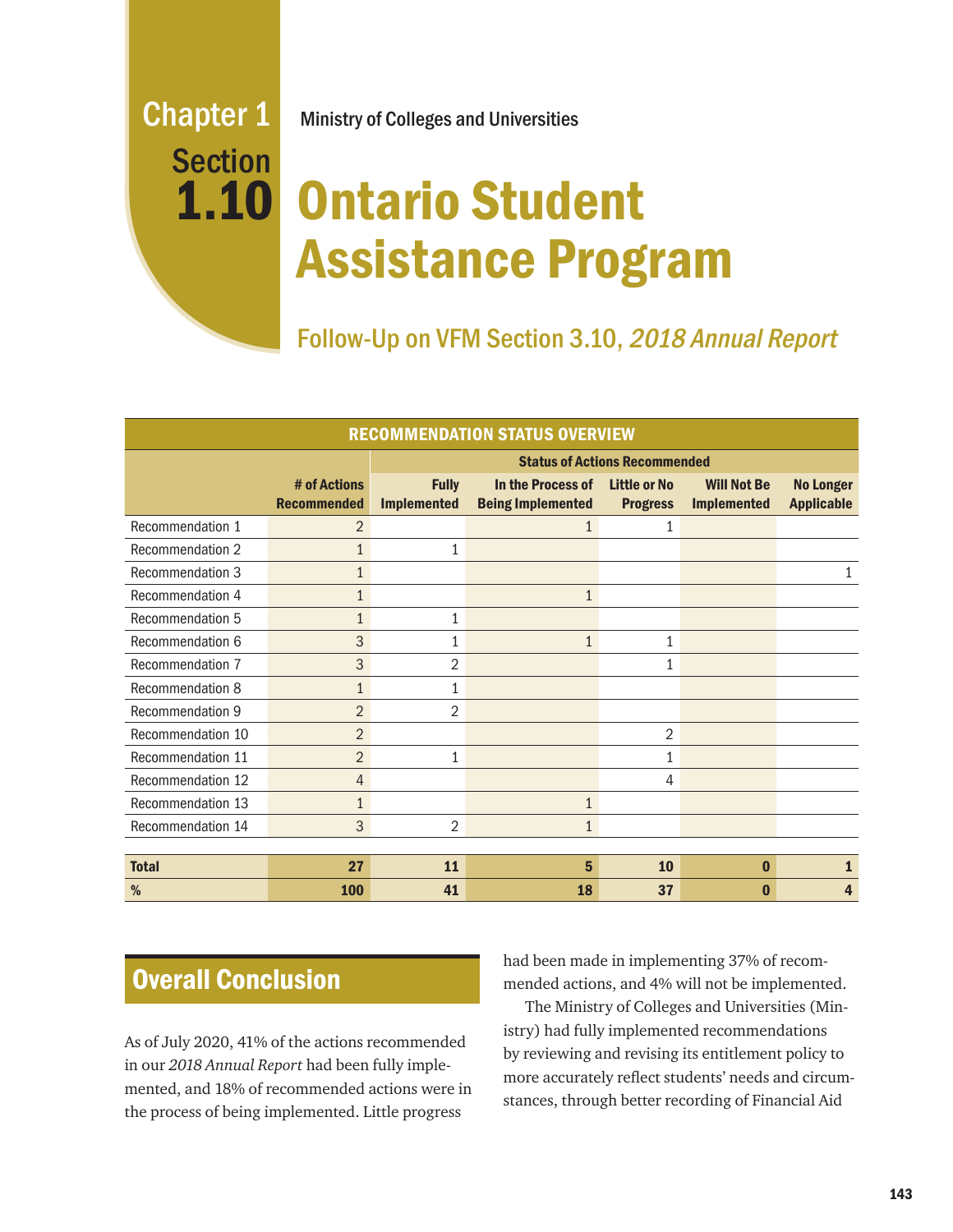Office inspection information and student investigation information, by increasing sample sizes during inspections that better represent the size of the student population receiving OSAP, and by conducting follow-up on a timely basis of inspections which fail. The Ministry has also begun providing public institutions with inspection ratings, previously done only for private institutions. Additionally, the Ministry of Finance has implemented processes for garnishing income-tax refunds sooner.

The Ministry was also in the process of implementing recommendations to track and report on graduation rates of OSAP recipients relative to all post-secondary school graduates, employment outcomes of post-secondary graduates and average student debt levels following graduation. The implementation of recommendations from the Ministry's 2018 privacy impact assessment was also in the process of being completed as was providing training for privacy breaches and protection of personal information to Ministry staff and Financial Aid Offices.

The Ministry has made little progress in analyzing complaints data on the program. It also has not made much progress in performing timely followup inspections with public institutions, nor has it put formal agreements in place with Financial Aid Offices at public institutions requiring compliance with Ministry policies and guidelines. The Ministry has also made little progress in working with the federal government to have the National Student Loans Service Centre initiate collection of defaulted student loans sooner. Additionally, little progress had been made to revise the cost-sharing program with private institutions for defaulted loans.

The Ministry also indicated that it would not be implementing our recommendations to establish processes to verify the number of dependents of an applicant's parents and the value of financial assets owned by a student (and spouse, if applicable).

# **Background**

The Ontario Student Assistance Program (OSAP) provides grants and loans to students pursuing a post-secondary education, usually at a university, college or private career college. The amount of aid depends primarily on educational costs, and family income and size. OSAP is administered by the Ministry of Colleges and Universities (Ministry), formerly the Ministry of Training, Colleges and Universities. In 2019/20, the program cost \$12.5 million to administer (\$22.3 million in 2017/18). The decline in program cost since the time of our 2018 audit is due primarily less spent on advertising, and public relations related to the program, as well as lower rates paid to the National Student Loans Service Centre for loan administration based on a new agreement effective for the 2019/20 academic year. The total amount of financial aid provided to students in the 2019/20 school year, as of July 31, 2020 totalled \$1.0 billion (\$1.7 billion in the 2017/18 school year).

The Ministry had introduced major program changes to OSAP in the 2017/18 academic year starting August 1, 2017, to make post-secondary education more accessible and affordable to students. The Ministry provided a larger percentage of aid in non-repayable grants rather than repayable loans—98% in grants in the 2017/18 academic year, compared to 60% the year before. However, the number of people that received financial aid increased by about 25% while enrolments over the same period increased by only 1% for universities and 2% for colleges, indicating that the number of people accessing higher education had not increased to the same extent.

Furthermore, these changes were expected to have a positive impact on the province's finances, because the elimination of Ontario's Tuition and Education Tax Credits was expected to more than offset the increase in grants. However, the uptake of student grants had exceeded expectations. As a result, the province's March 2018 Budget projected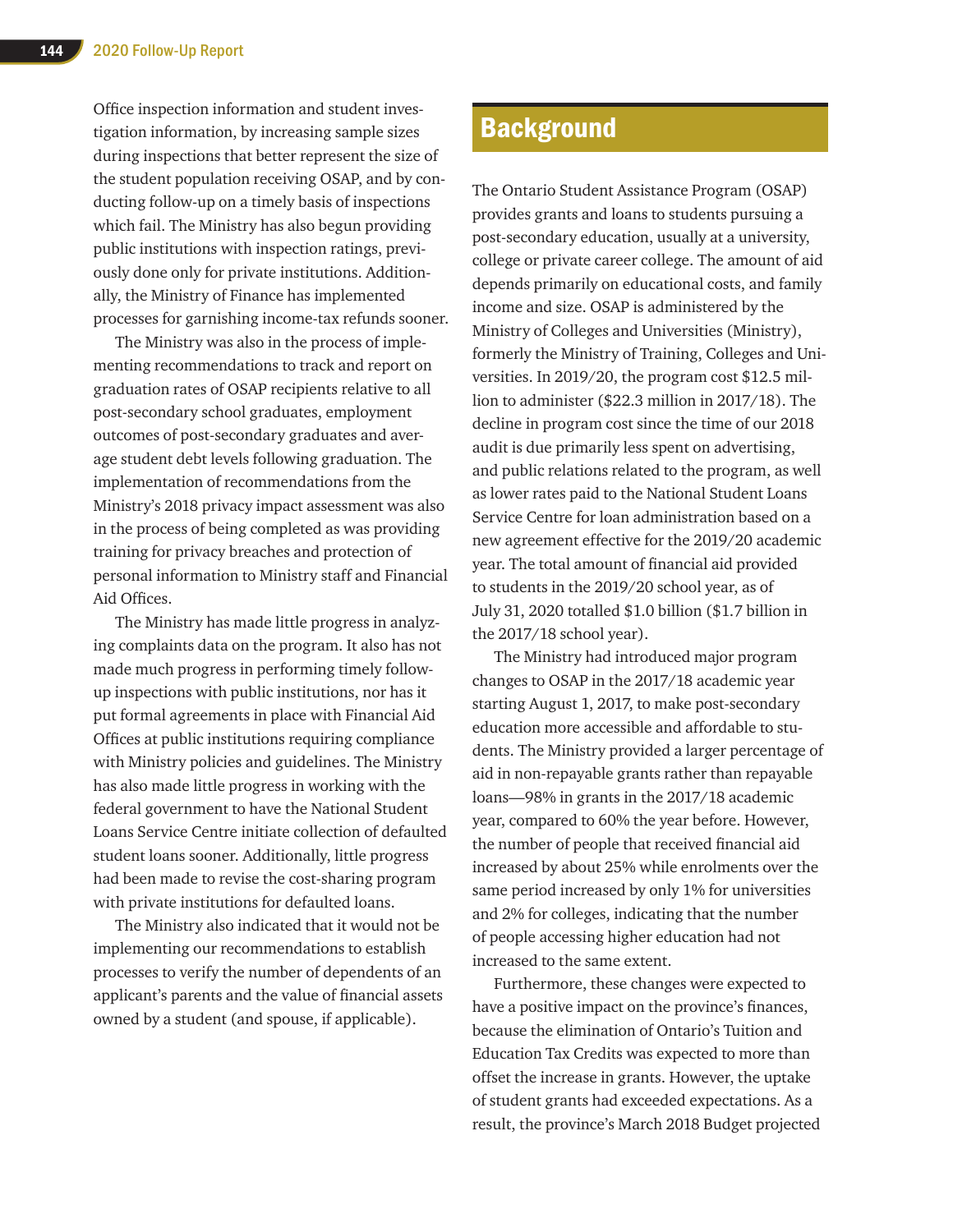that OSAP might cost \$2 billion annually by the 2020/21 fiscal year, a net increase of 50% from the 2016/17 fiscal year.

Among the issues we identified in our audit:

- The Ministry had tracked limited data about recipients and could not determine whether program changes had helped more new students access post-secondary education. However, 27% of mature students who had qualified for OSAP for the first time in the 2017/18 academic year had already attended post-secondary studies the previous year without receiving OSAP support.
- One major program change had expanded eligibility to mature students—defined as those who had been out of high school for at least four years. If students had been out of high school for less than four years and were financially dependent on their parents, parental income was used to determine OSAP eligibility. However, if a student had been out of school for four or more years and was still living with their parents, parental income was not used to determine OSAP eligibility. We noted that the number of mature students who had received OSAP aid had increased 33% between the 2016/17 and 2017/18 academic years, and that close to 30% of mature students had said on their applications that they were living with their parents. Although these students were entitled to OSAP support, the Ministry was unable to say whether they actually needed OSAP support.
- Prior to the program changes, grant recipients who had withdrawn from their studies did not have to repay their grants, costing OSAP \$74.4 million from the 2013/14 to 2016/17 academic years. Starting August 1, 2017, recipients were required to repay the full grant amount if they had withdrawn within 30 days of starting school, or a prorated amount after 30 days. OSAP had said it planned to convert these grants to loans on a prorated basis. However, both

before and after the program change, we found instances where students had received grants after withdrawing.

- The Ministry of Finance had not begun aggressive collection activities until student loans were nine months in arrears, and might have been incurring a higher cost than needed to recover overdue loan payments. Private collection agencies that charged a 16% commission (about \$20 million over the last five years) on recovered amounts were used initially. As a last resort, the Canada Revenue Agency (CRA) assisted with collection, charging only about 1% to garnish income-tax refunds. However, it would likely have cost less if the CRA was used before private collection agencies.
- Private career colleges had the highest overall student loan-default rates, followed by public colleges and public universities. The Ministry had operated a cost-sharing program with these private institutions for loans in default. However, in the two years before our audit, the cost-sharing policy required that only \$417,000 be collected from private institutions on \$14 million in default. Therefore, the Ministry had been assuming a higher risk and the related cost of non-collection.

Since our 2018 report, the Ministry has made changes to OSAP introduced by the previous government. Key changes included no longer providing free tuition in the form of grants to those with family income less than \$50,000; decreasing the parental income threshold for provincial OSAP grants from \$175,000 to \$140,000 (assuming a family of four); changing the definition of an independent student from being out of high school for four or more years to six or more years; and increasing the expected contribution for students from \$3,000 to \$3,600. In addition, although the borrower still has six months after they graduate or leave full-time studies to start repaying their OSAP loan, during that six-month grace period the borrower is now charged interest on the Ontario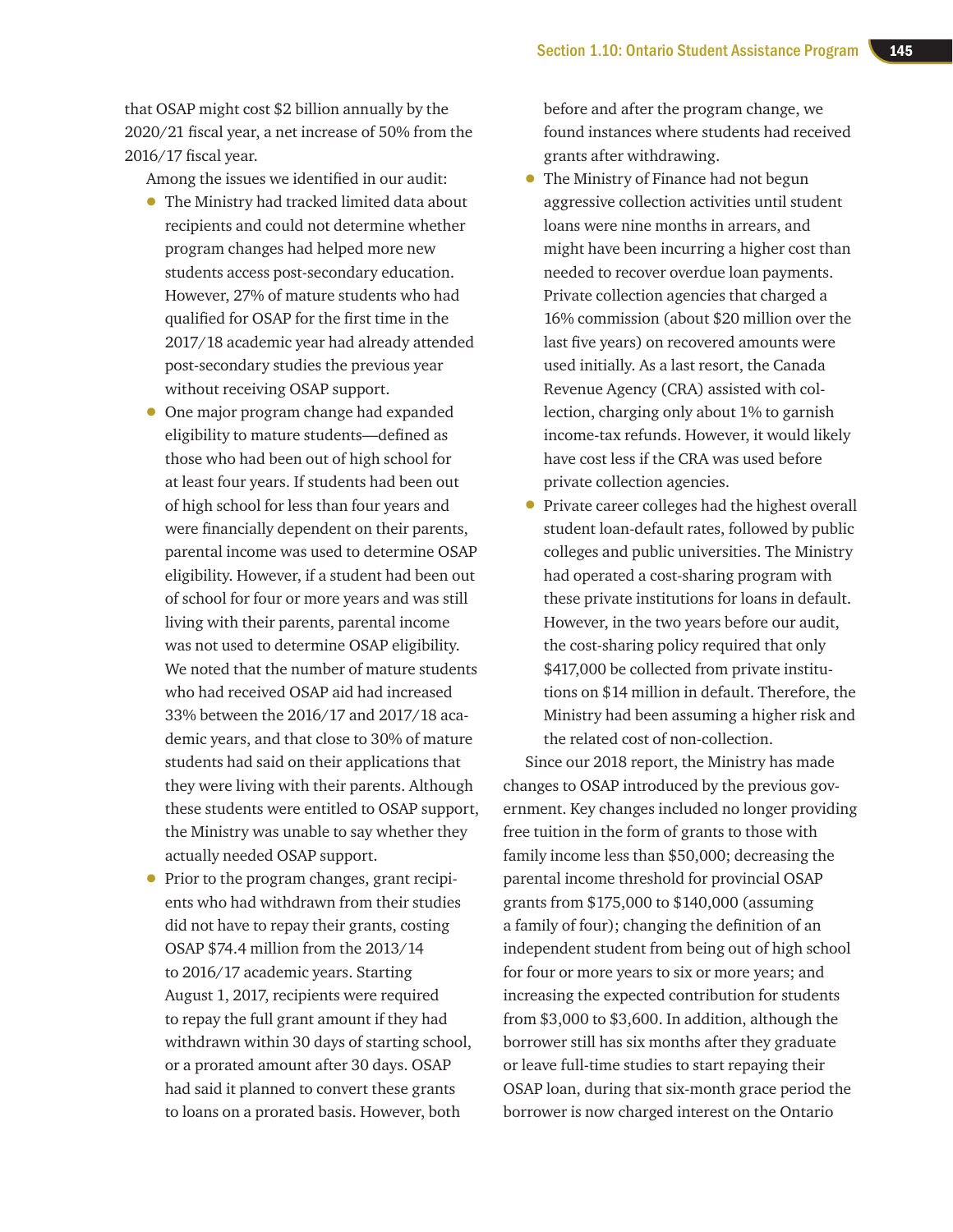portion of their loan, whereas at the time of our audit they were not charged interest during the grace period.

We made 14 recommendations, consisting of 27 action items, to address our audit findings.

We received a commitment from the Ministry that it would take action to address our recommendations.

# Status of Actions Taken on Recommendations

## Major Program Changes

#### Recommendation 1

*To determine whether the objectives of changes to the Ontario Student Assistance Program (OSAP) are being met, we recommend that the Ministry of Training, Colleges and Universities:* 

• *determine whether there has been an increase in the enrolment of students in post-secondary institutions from under-represented groups;*  Status: Little or no progress.

#### **Details**

In our 2018 audit, we reported that the Ministry tracks the number and change in OSAP recipients by student type (such as level of income), but not whether the changes to OSAP led to improved access to post-secondary education for underrepresented groups. The Ministry did not know the income levels and other demographic factors of students who had not applied for OSAP. As a result, it did not know if the composition of students enrolled in school had changed and in turn, if more underrepresented people were enrolled in postsecondary education than in the past.

At the time of our follow-up, we found that the Ministry had not determined the change in post-secondary enrolment for students in under-represented groups. As was the case at the time of our 2018 audit, the Ministry does not know the income levels

and other demographic factors of students who have not applied for OSAP, and therefore, does not have all the information about all student enrolment for under-represented groups that it needs to measure this. Instead, the Ministry continues to analyze OSAP uptake by under-represented groups, rather than the total number of students from under-represented groups enrolled in post-secondary institutions. The Ministry stated it will continue to monitor the volume and proportion of each under-represented group within the OSAP recipient population. The Ministry also stated that it had considered linking student addresses with census profile data in order to estimate the proportion of students from lowincome households attending college and university.

• *track and publicly report measures such as graduation and employment rates for OSAP recipients in their field of study, and average student debt levels at completion of studies.*  Status: In the process of being implemented by 2023.

#### **Details**

Our 2018 audit found that the Ministry had established only one performance measure for OSAP the percentage of borrowers who are not in default and properly repaying their debt two years into repayment. The Ministry did not have indicators to measure OSAP's goals of helping students get a post-secondary education and then employment in their field of study. Although the Ministry was calculating and publicly reporting graduation rates and graduate-employment rates, by institution and program, for all students in public post-secondary institutions, it was not measuring these rates for OSAP recipients separately to determine whether OSAP is meeting its overall goals.

At the time of our follow-up, we found that little progress had been made to date with measuring graduation rates of OSAP recipients.

The Ministry had determined that it will be able to report graduation outcomes for OSAP recipients through links to the Ontario Education Number currently assigned to students for their K-12 schooling.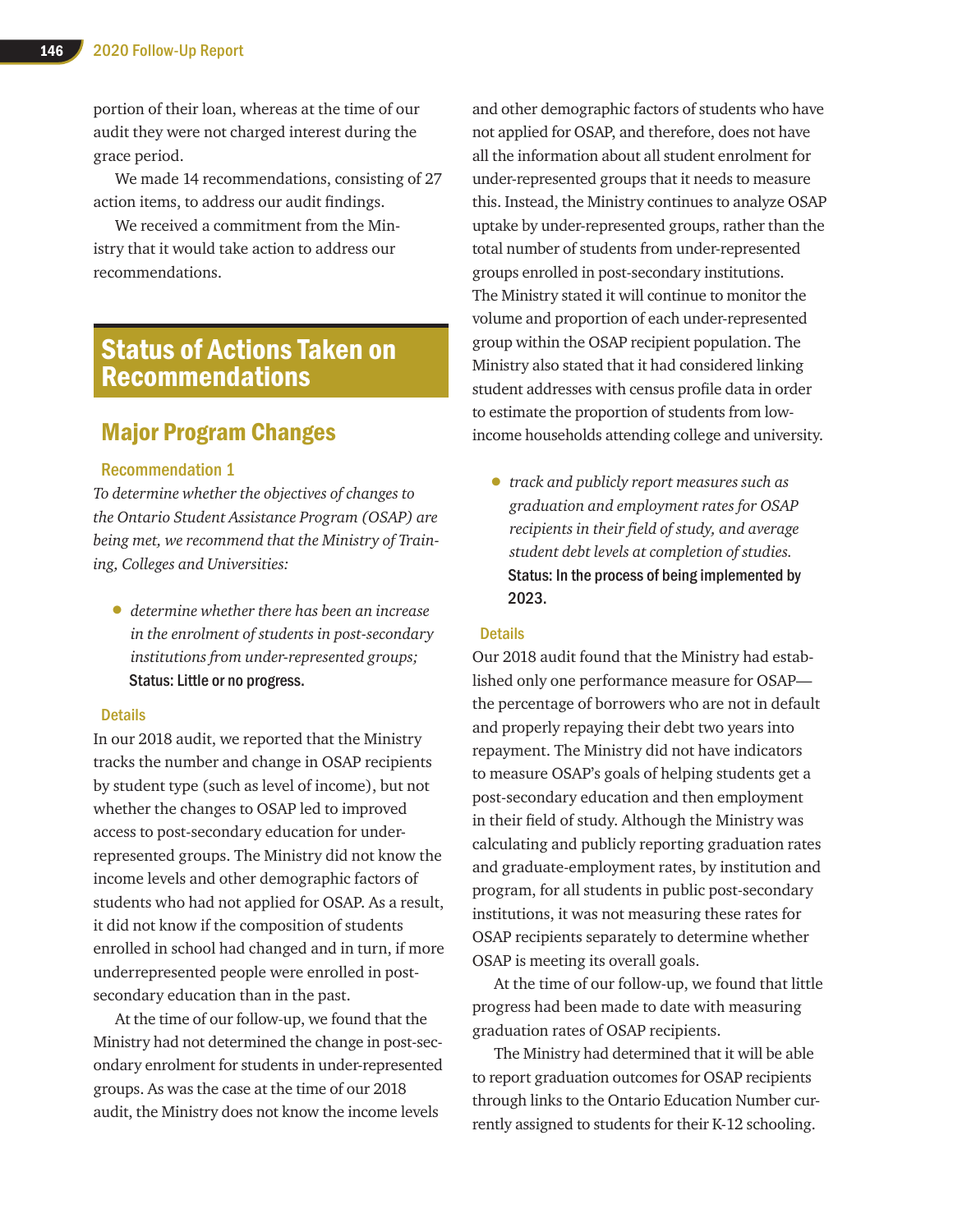This would allow the Ministry to track a student's educational career beyond K-12. Links to this number for post-secondary institutions were being implemented by the Ministry and were expected to be in place in 2022 and 2023 for public colleges and universities, respectively. These data links will allow the Ministry to calculate OSAP graduation rates.

For reporting employment outcomes, the Ministry had developed a question to be added to the annual college and university graduate surveys asking whether the student received OSAP. Alternatively, it is considering requiring college and university Financial Aid Offices to track whether students received OSAP. Either method will allow the Ministry to cross-reference OSAP use with job outcomes on the survey. The current surveys include the Graduate Outcomes and Satisfaction Survey (Ontario college graduates), and the Ontario University Graduate Survey. At the time of our followup, the Ministry was finalizing a decision on which approach to take. The Ministry indicated that if the question is added to the 2020/21 surveys, reporting would be possible by October 2022.

We found that the Ministry had made progress in calculating and reporting average repayable debt for OSAP recipients who have graduated. The Ministry had calculated the average repayable debt as of July 31, 2018, as well as the trend for each year from 2000/01 to 2017/18. The Ministry was planning to update the average repayable debt calculation to include 2018/19 and publicly report them in the fall of 2020.

# Eligibility to Receive Financial Aid

#### Recommendation 2

*The Ministry of Training, Colleges and Universities should review its Ontario Student Assistance Program entitlement policy with respect to students out of high school for more than four years to ensure that the policy more accurately reflects their actual needs and circumstances.*

Status: Fully implemented.

#### **Details**

In our 2018 audit, we noted that for students who were financially dependent on their parents, parental income was only taken into consideration for students who had been out of high school for less than four years, but not for those who had been out for four years or more. We found that 27% of mature OSAP recipients who previously attended post-secondary institutions received OSAP for the first time in 2017/18 and had apparently been studying previously without provincial aid. It is unclear whether many of these students needed OSAP support to access post-secondary education.

At the time of our follow-up, we found that for the 2019/20 school year, the Ministry had changed the definition of an independent student from "a student who has been out of high school for four or more years" to "a student who has been out of high school for six years or more." This change meant that parental income would be included in the OSAP needs calculation for students who graduated from high school less than six years ago. The Ministry told us it selected this option as part of a suite of changes to OSAP to help ensure that the program would be financially sustainable. The Ministry estimated savings realized from this change alone would be about \$90 million in the 2019/20 fiscal year, as 34,555 students who would have been eligible for OSAP under the previous rules were no longer eligible.

### Verification of Application Information

#### Recommendation 3

*We recommend that the Ministry of Training, Colleges and Universities establish processes to verify the number of dependents of an applicant's parents and the value of financial assets owned by a student (and spouse, if applicable).*

Status: No longer applicable based on assessment work completed.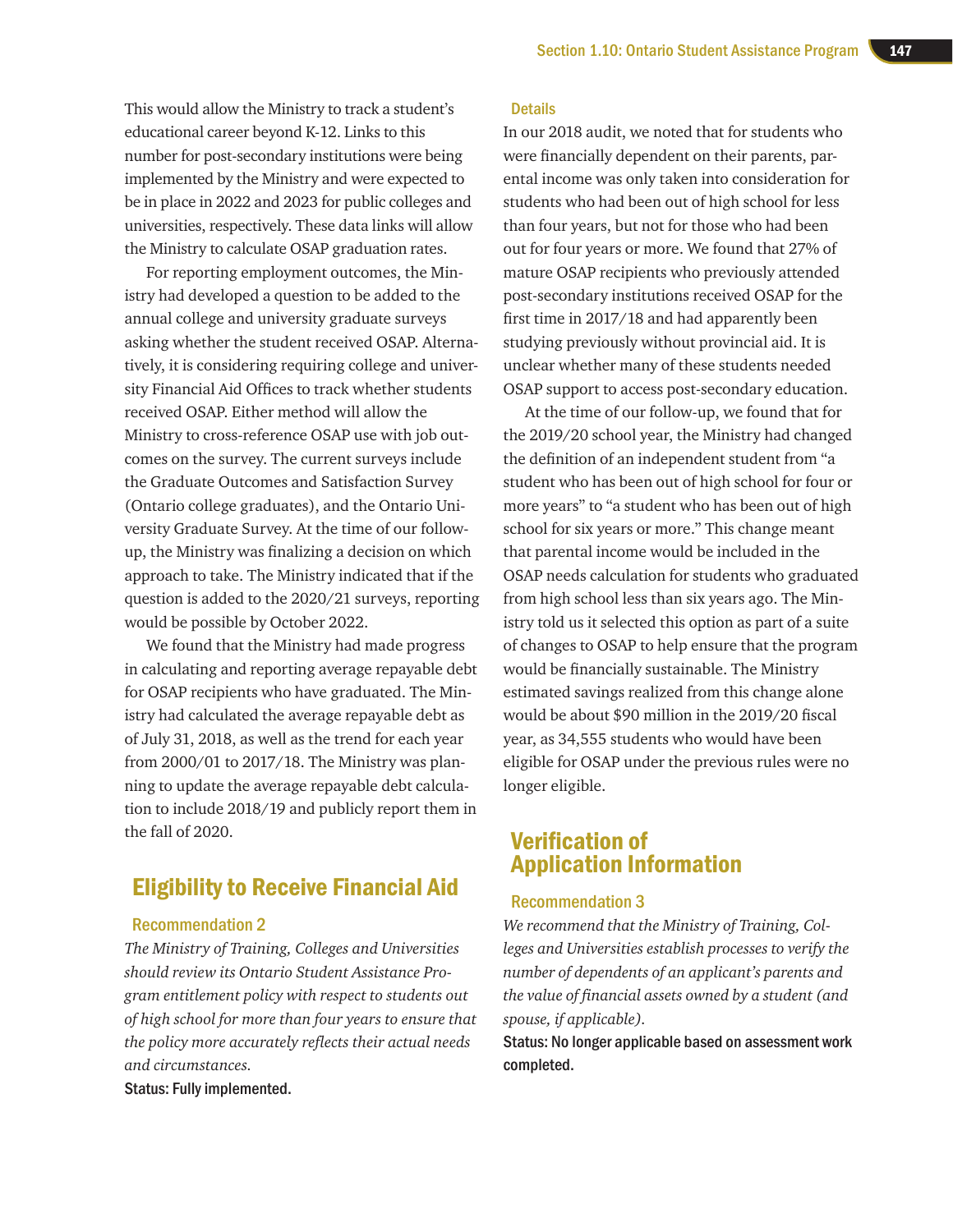#### **Details**

During our 2018 audit, we noted that the Ministry did not verify some information affecting the financial-needs assessment, including the size of dependent students' families and the value of financial assets owned by a student (and their spouse, if applicable).

At the time of our follow-up, the Ministry informed us that it had engaged with the Canada Revenue Agency (CRA) about verifying this information. However, the CRA confirmed to the Ministry that it did not collect data on dependents and their ages, nor did it collect data on financial assets in a way that would be useful for OSAP verification.

Regarding verification of the number of dependents of an applicant's parents, at the time of our follow-up, we found that the Ministry had developed a message that appears during completion of an online application. If the applicant indicates that their parents have four or more dependent children, including themselves, a message is automatically generated asking them to confirm that is correct. The Ministry launched this within its 2020/21 OSAP application in May 2020.

Although this action does not provide independent verification of the number of dependents in a student's family, it is likely a reasonable way to approach this validation process. The Ministry could be asking parents of OSAP applicants to submit copies of their dependents' birth certificates. The Ministry's legal counsel recognized that the Ministry had the authority to collect this information to determine the applicant's entitlement to OSAP funding, as long as all OSAP applicants were required to submit this information where applicable. However, the Ministry made the decision that it would not collect the supporting documentation required of applicants.

The Ministry stated it would not be taking action to verify the value of financial assets owned by students. As any verification process would only apply to students who self-report assets on their OSAP application, requiring documentation from those who self-report would create a disincentive to report assets on the OSAP application.

# Overpayments to OSAP Recipients

#### Recommendation 4

*In order to simplify the income-verification process, we recommend that the Ministry of Training, Colleges and Universities consider the applicant's income in the previous year rather than their estimate of income to be earned during the study period.* Status: In the process of being implemented by September 2021.

#### **Details**

In our 2018 audit, we noted that the Ministry had difficulties confirming income earned by the student during their study period, because study periods were usually based on the academic year rather than the calendar year. The amount could not be confirmed with the Canada Revenue Agency (CRA), so the Ministry typically made assumptions when comparing the amount on the OSAP application to the amount reported to the CRA. Only students who would be earning more than \$5,600 per term had to report this income, which in 2017/18 was only 2.7% of students.

At the time of our follow-up, the Ministry noted that it would not use the applicant's prior-year, instudy income as an estimate of income for the study period because it would likely result in an inaccurate projection of income. Instead, the Ministry stated it had plans to conduct spot audits on some OSAP students that were likely to have high study period earnings to verify the income information reported. At the time of our follow-up, the Ministry had not yet drafted procedures for these audits, and had not yet defined which students would be audited.

The Ministry indicated that it had initiated an informal internal working group in early 2020 to determine the framework and criteria of an in-study, income-verification process. The Ministry told us that the internal working group was meeting every three weeks to gather subject matter expertise on income verification processes, but did not yet have a draft framework and criteria established.

 The Ministry expected to develop the approach and tools, and conduct a pilot of an in-study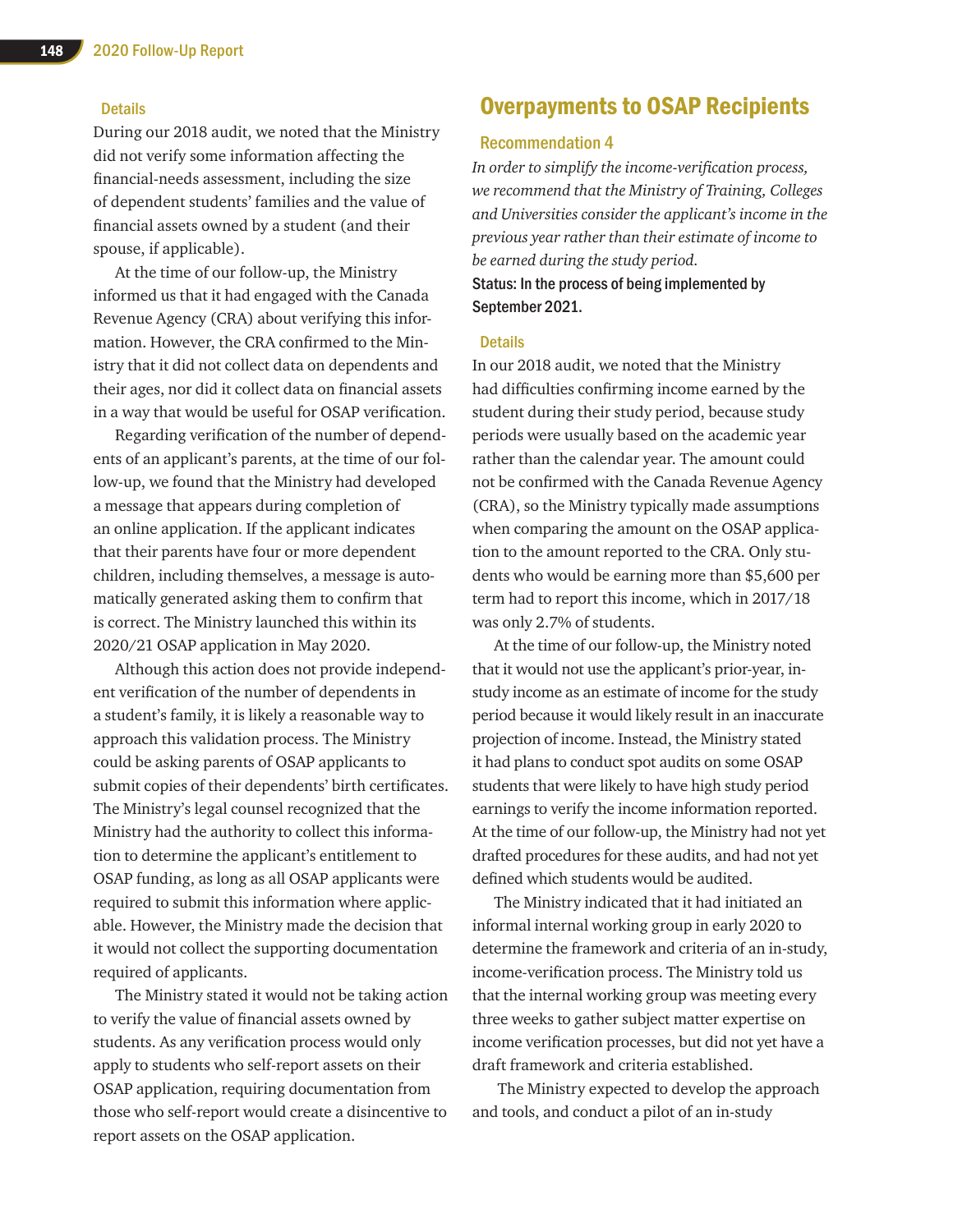income-verification process, toward full implementation of this recommendation in September 2021.

# Ministry Oversight of OSAP

#### Recommendation 5

*To increase the level of assurance provided by the inspection process, we recommend that the Ministry of Training, Colleges and Universities increase the number of student files selected during inspections of Financial Aid Offices, and consider both the risk and the student population receiving Ontario Student Assistance Program aid at the institution.* Status: Fully implemented.

#### **Details**

During our 2018 audit, we found that the Ministry examined few student files in overseeing Financial Aid Offices. In general, the Ministry reviewed the same number of files per institution regardless of the size of the institution or how many of its students received OSAP. The Ministry reviewed 10 student files from the most recently completed academic year for private institutions and 20 student files for public institutions. Furthermore, the inspection files we reviewed did not document why the Ministry had chosen those files for inspection.

Beginning in November 2018 for private institutions, and January 2019 for public institutions, the Ministry had adopted a new sampling method when selecting student files in inspections of Financial Aid Offices based on the number of students receiving OSAP at the institution. The Ministry's sample size for public institutions was 25 student files if the number of OSAP awards were less than 2,000, 40 files for 2,000 to 20,000 awards, and 60 student files if the institution had more than 20,000 students receiving OSAP. For private institutions, sample sizes were 10 student files if the number of OSAP awards were less than 250, 20 files for 250 to 500 awards, and 25 student files if the institution had more than 500 students receiving OSAP. We reviewed a sample of reports for inspections at both private and public institutions

completed in 2019 and 2020, and noted adherence to the Ministry's sample size methodology.

The Ministry chose these parameters to attempt to align with risk levels identified by the American Institute of Certified Public Accountants minimum sample sizes for a population of 250 or greater.

The Ministry stated that in order to ensure that the process is fully working, after all public institutions have been inspected once using the new sampling requirements, the Ministry would review the risks and ensure an appropriate sample size for each institution.

#### Recommendation 6

*In order to ensure corrective action is taken by institutions on deficiencies noted in inspections of Financial Aid Offices, we recommend that the Ministry of Training, Colleges and Universities:* 

• *either provide all types of institutions with a compliance rating following an inspection, or clearly identify the severity of each deficiency identified;* Status: Fully implemented.

#### **Details**

In our 2018 audit, we reported that inspection reports issued to Financial Aid Offices following inspections listed deficiencies noted during the inspections but did not indicate the severity. Only inspection reports issued to private institutions indicated whether the Financial Aid Office passed or failed. The Ministry assigned public institutions a compliance rating of high, medium or low, but was not sharing the rating with them.

At the time of our follow-up, we found that beginning in January 2019, the Ministry had started a compliance rating process for both private and public institutions which results in a rating of a high, medium, or low level of compliance as stated on the inspection report given to the institution. An institution's rating is based on the number of pass or fail ratings for inspection categories according to Ministry inspection criteria for both administrative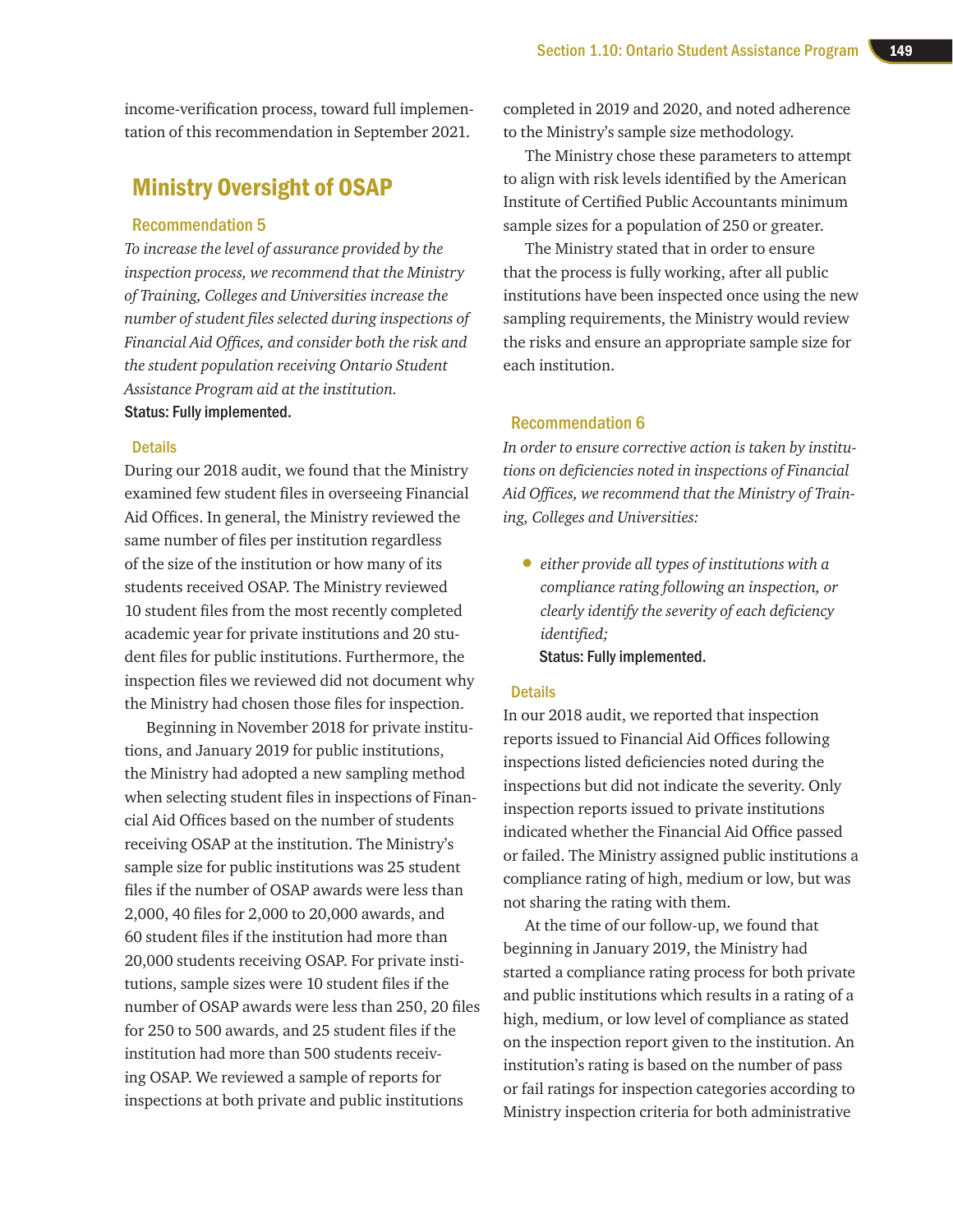impact and financial impact. The Ministry's overall compliance rating is affected more heavily for deficiencies with financial implications rather than administrative ones.

- *perform timely follow-up inspections with public institutions to ensure corrective action has been taken, in the same way it does for private institutions;*
	- Status: In the process of being implemented by December 2020.

#### **Details**

In our 2018 audit, we reported that the Ministry subjected private institutions to a follow-up inspection six months after an initial inspection to ensure corrective action was taken on deficiencies noted. For public institutions, the Ministry ensured corrective action was taken only for those with a low rating.

At the time of our follow-up, the Ministry's policy continued to be that only institutions with a low rating were re-inspected for noted deficiencies.

To aid in their tracking of inspections and required follow-up on those rated as low, beginning in July 2019, the Ministry set up a database for all inspections conducted. The tool includes a follow-up section to indicate if follow-up is required, the follow-up date, and when follow-up has been completed. The database also includes a section for the due date of any required corrective action plan, received date of the plan, description of the plan, and the date the plan is approved by the Ministry. The database is set up to automatically create email reminders to Ministry inspectors of required follow-up inspections and due dates for corrective action plans.

The Ministry stated that staff may follow up with institutions on an as-needed basis depending on the nature of the issue. For inspections conducted between March 2019 and March 2020, we noted one instance where a public college was rated as "medium" in its inspection, but due to the nature of the concerns, immediate follow-up was undertaken. However, for those that received a low rating

on their inspection and submitted action plans to the Ministry, follow-up inspections were not conducted. However, these initial inspections occurred between January and March 2020. As a result of institutions' shutdowns due to the COVID-19 pandemic, the Ministry had not yet had sufficient time to conduct a follow-up inspection. The Ministry expected to complete follow-up inspections of these institutions by December 2020, and to continue timely follow-up as required.

• *put agreements in place with Financial Aid Offices at public institutions regarding compliance with Ministry policies and guidelines for the administration of the Ontario Student Assistance Program.*  Status: Little or no progress.

#### **Details**

During our 2018 audit, the Ministry informed us that after discussions with the Ontario Association of Student Financial Aid Administrators, it had ended the practice of providing compliance ratings in its inspection reports to public institutions in 2016/17 because it did not have agreements in place with the institutions requiring that a certain standard be maintained. In contrast, the Ministry had contracts in place with private institutions outlining conditions to be met in order to allow their students to qualify for OSAP.

At the time of our follow-up, the Ministry stated that it was exploring options for agreements with Financial Aid Administrators of public institutions to require them to maintain a certain standard of compliance similar to that in place for private institutions. But it had not yet done any significant work in this area. The Ministry noted that in the interim, it expected to amend user agreements with Financial Aid Offices at publicly-funded institutions, which authorize the institutions to process and manage student OSAP files on behalf the Ministry, by November 2020. The amendment will stipulate that the institutions have agreed to comply with current legislative requirements, and OSAP Policy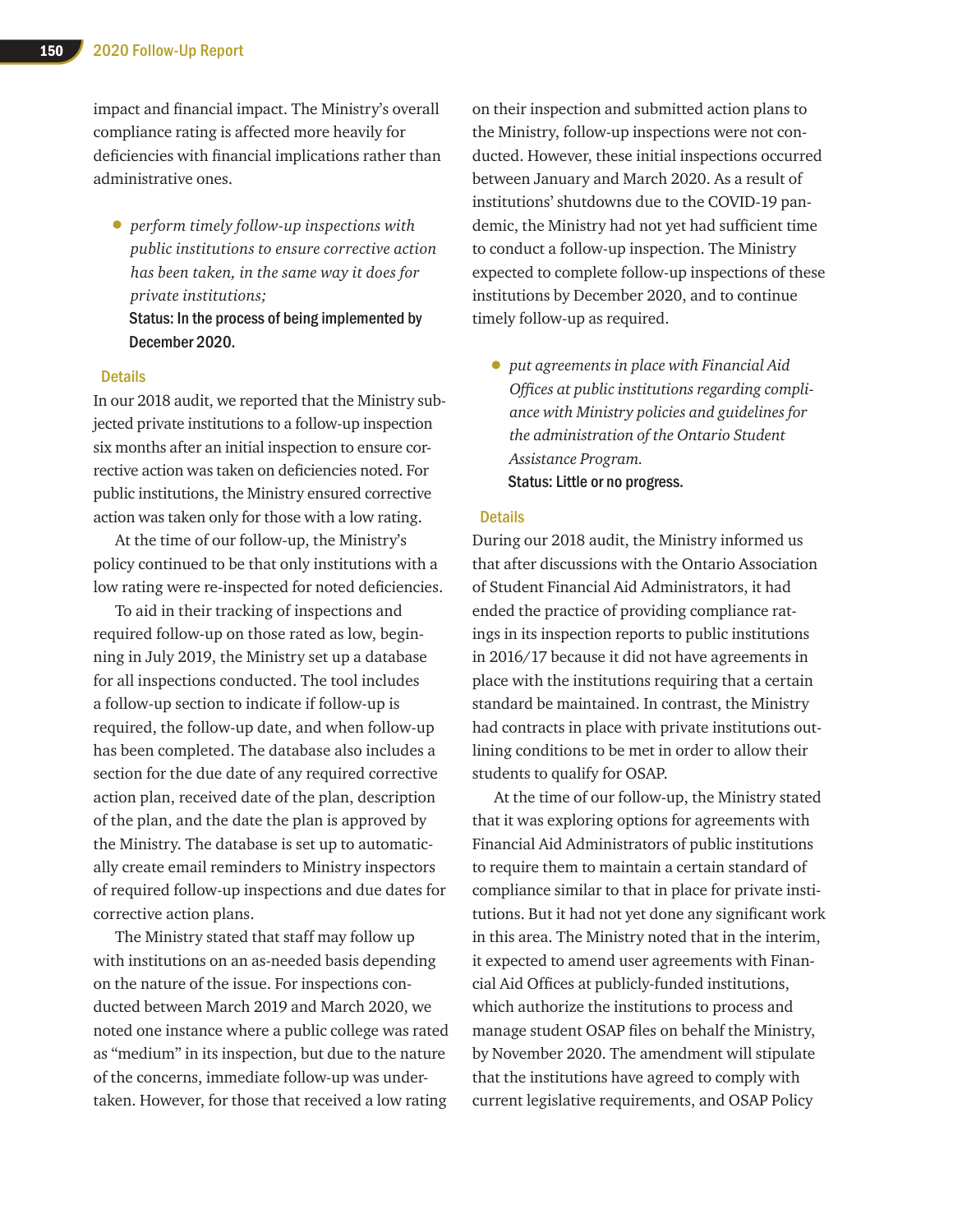and Procedures. However, this interim measure will not establish a standard to be met. At the time of our follow-up, the Ministry did not know when it would have formal agreements in place with public institutions requiring a standard be maintained.

#### Recommendation 7

*To help ensure Financial Aid Offices (Offices) take corrective action on a timely basis on deficiencies noted by a Ministry of Training, Colleges and University inspection, we recommend that the Ministry:* 

• *ensure inspection reports are provided to Offices within 30 days of the inspection;*  Status: Little or no progress.

#### **Details**

In our 2018 audit, we found that for 23% of institution inspections we sampled from 2014/15 to 2016/17, the Ministry had not sent the inspection report to the institution's Financial Aid Office within 30 days as required.

At the time of our follow-up, the Ministry had created automatic email reminders in the inspection tracking database for compliance officers of upcoming inspection report deadlines. The Ministry had implemented this process beginning in July 2019. However, we reviewed a report from the Ministry's database for inspections conducted between July 2019 and March 2020, and noted that inspection reports were provided to only 58% (56 of 97 inspections) of institutions within 30 days.

• *ensure that in all cases the Offices have provided a thorough and timely response to all deficiencies identified in the inspection report;*  Status: Fully implemented.

#### **Details**

In our 2018 audit, we reported that in 20% of inspection reports sampled, institutions were late submitting corrective action plans to the Ministry outlining plans to address deficiencies identified. In an additional 13% of cases, there was no evidence

that institutions had provided any management response to the Ministry.

We reviewed a report from the Ministry's database for inspections conducted between July 2019 and March 2020 and noted that corrective action plans had been provided for all inspections conducted. However, 37% (35/94) of these required action plans had been submitted past their due date. Of those plans submitted late, the average was eight days past due.

We also reviewed a sample of corrective action plans submitted and in all cases noted that the plans addressed all deficiencies identified in their inspection reports.

• *conduct follow-up inspections of all institutions that fail an inspection on a timely basis.*  Status Fully implemented.

#### **Details**

In our 2018 audit, we reported that for most of the private institutions in our sample that failed inspections, we found no evidence that the Ministry had conducted the required follow-up inspection within one year after the inspection.

In July 2019, the Ministry established an inspection tracking tool which includes a followup section to indicate if follow-up is required, the follow-up date, and when follow-up has been completed. The tracking tool is set up to automatically create reminders to the Ministry of required follow-up inspections. This allows compliance officers to keep track of when follow-up inspections are required and account for this in their schedules. We reviewed the Ministry's inspection database as of March 2020, and found that the Ministry had conducted follow-up inspections of all private institutions that had failed an inspection since our 2018 audit.

#### Recommendation 8

*In order to ensure appropriate corrective action is taken following an inspection of Financial Aid Offices, we recommend that the Ministry of Training, Colleges*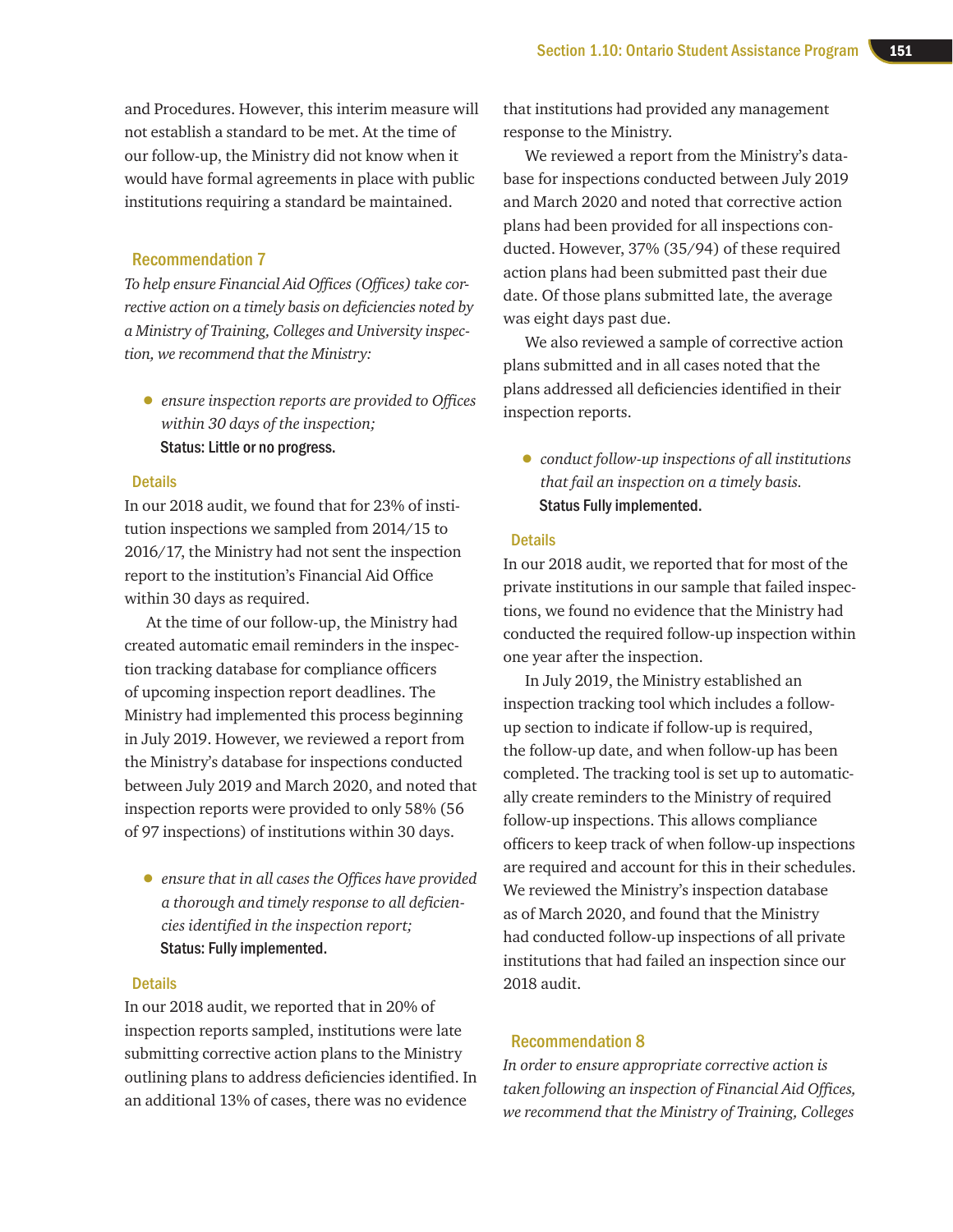*and Universities record key inspection-related data in a consistent manner. This would include the date and results of both current and previous inspections, deficiencies noted, the corrective action committed to and the date it is performed.* Status: Fully implemented.

#### **Details**

In our 2018 audit, we noted concerns with the Ministry's documentation related to the inspection process. For example, we noted there were missing inspection results, missing information related to previous inspections such as dates previous inspections occurred and follow-up required, and issues or deficiencies identified during an inspection. The Ministry also did not record or track required follow-up activities such as the dates the Ministry was to provide its inspection reports to institutions, the dates institutions were to provide corrective action plans to the Ministry, or the dates follow-up inspections were to be completed.

To address these concerns, the Ministry designed and implemented a database to more completely and consistently record inspection information, as discussed in the response to **Recommendation 6**. The database was put into use in July 2019 for all inspections conducted, and information from all previously conducted inspections was uploaded into it.

The database includes information about the institution being inspected, and the date and details of the most recent inspection at each institution, including the compliance officer responsible. The database also includes the previous inspection date and results, as well as the types of deficiencies found, information related to required follow-up actions including due dates for the Ministry to provide inspection reports to institutions, follow-up inspections to be conducted, and the due date for institutions to provide corrective action plans. Further, compliance officers are able to access previous inspection information and the inspection summary through the database.

#### Recommendation 9

*To ensure investigations of students are conducted in a consistent high-quality manner, we recommend that the Ministry of Training, Colleges and Universities:*

• *include in its schedule/database of investigations the information necessary to analyze trends and patterns.* Status: Fully implemented.

#### **Details**

Our 2018 audit found that the Ministry's schedule of investigations did not contain basic information, such as institution type, to allow the Ministry to analyze investigations to determine which types of institutions were vulnerable to certain issues. In addition, neither the nature nor the source of the issue was described in adequate detail.

At the time of our follow-up, we found that the Ministry had upgraded its investigation schedule database to include additional data about investigations, making reporting more useful. This included the type of allegation (such as altered documents or marital status), additional case-specific information (such as completed investigation cases by primary issue, number and type of issue by institution), and the average number of days to complete each case.

The Ministry also stated that it was reviewing other case management systems, which might be more efficient and robust than what it was using.

• *create procedural guidelines and checklists for investigations and documentation standards.*  Status: Fully implemented.

#### **Details**

Our 2018 audit also found that compliance officers responsible for conducting investigations were not provided with policies and manuals to promote consistency and standardization in procedures, processes and documentation.

In April 2020, the Ministry released an operating manual for compliance officers conducting investigations. The manual includes standard procedures and information to request for specific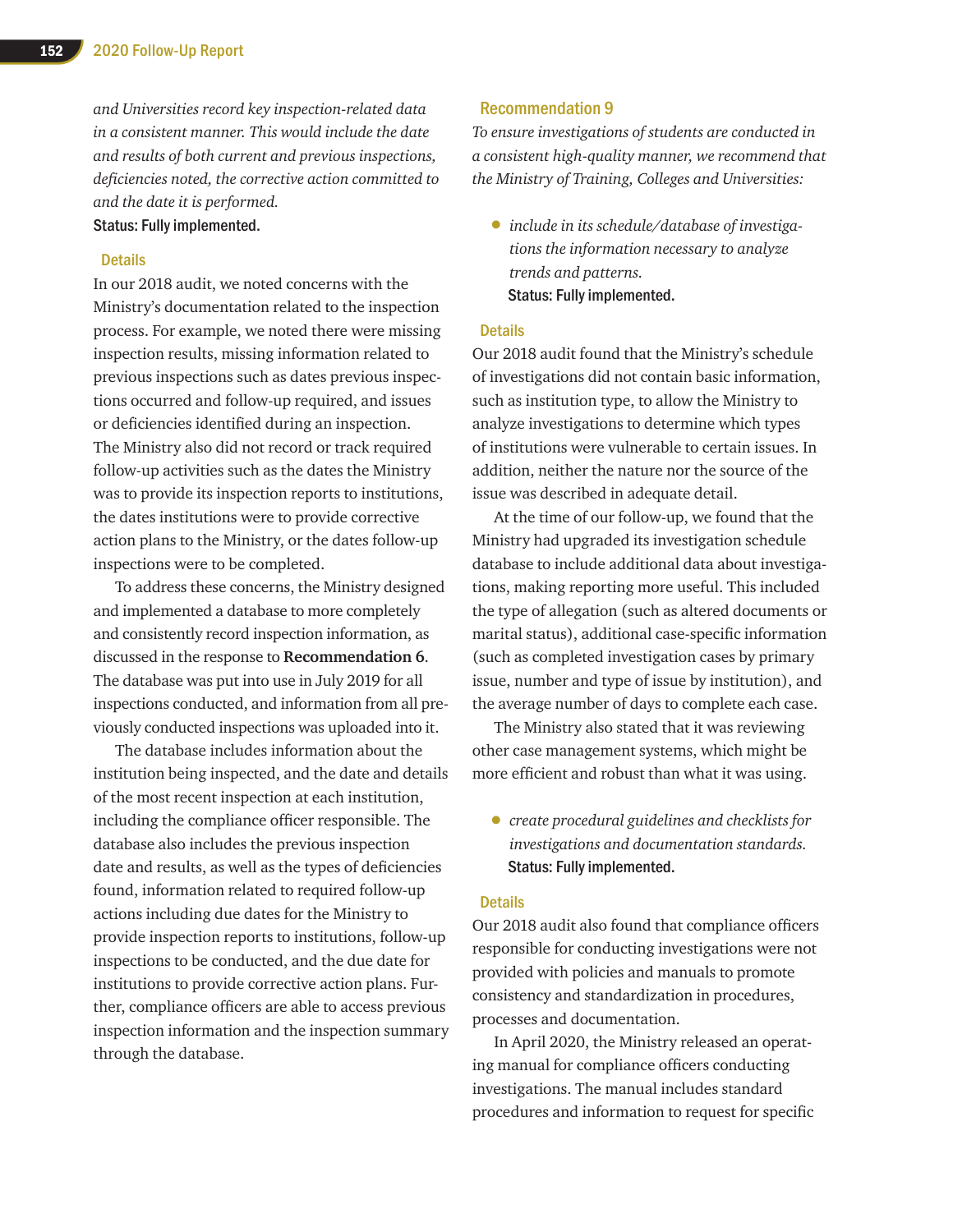types of investigations, such as investigations of marital status, sole support parents, dependents, assets and identity. The manual also includes procedures under areas such as initiating a review, information confidentiality, collection and disclosure, tracking cases, and how to complete and use the case management database. It also includes procedures and templates for requesting information from students being investigated, and customer service standards and expected turnaround times.

The manual also provides a description of how to assess the seriousness of an investigation and how to proceed, using a scorecard to be filled out by the compliance officer. The scorecard asks the compliance officer to assess the intent, degree of student cooperation, and financial impact of the misrepresentation. In highly egregious cases of misrepresentation, the scorecard requires the officer to categorize the results of the investigation.

#### Recommendation 10

*In order to take timely corrective action on a systemwide basis as appropriate, we recommend that the Ministry of Training, Colleges and Universities:* 

• *track and maintain a complaints database on the Ontario Student Assistance Program;* Status: Little or no progress.

#### **Details**

During our 2018 audit, we found that the Ministry was neither tracking or trending complaints about OSAP, nor was it keeping lists of students who called or wrote to voice concerns. Therefore, systemic issues raised by students could not be identified or tracked.

The Ministry had lists of complaints from various sources, including the program's call centre, the Deputy Minister's office, MPP offices and the Ombudsman. Information captured on each of the tracking spreadsheets from the different complaint recipients varied. For example, one complaint spreadsheet did not note the reason for the complaint. Beginning in January 2020, the Ministry

began to consolidate complaints into a single document. However, the Ministry did not categorize the complaints to easily identify systemic or emerging issues.

• *analyze the data on a periodic basis.*  Status: Little of no progress.

#### **Details**

In April 2020, for the first time, the Ministry began combining complaint information received from various sources described in the prior recommended action, into a single spreadsheet. We reviewed the document prepared for the period January to March 2020 and noted that it attempted to identify common issues only for complaints received by MPP offices, the Ombudsman and the Deputy Minister's Office. The complaints received by the Ministry through email or their call centre were not identified on this spreadsheet by type or frequency, even though the call centre logs this information. In fact, the only comments noted for complaints to the call centre, referred to the percentage of calls which were not actually complaints. Emailed complaints to Ministry staff were not logged, and therefore could not be combined with complaints from other sources and analyzed.

# Loan Repayment and Default

#### Recommendation 11

*To improve collection of defaulted loans of the Ontario Student Assistance Program in the most cost-effective manner, we recommend:* 

• *the Ministry of Training, Colleges and Universities work with the federal government, which contracts with the National Student Loans Service Centre, to initiate collection efforts on student loans sooner after they go into default;* Status: Little or no progress.

#### **Details**

Our 2018 audit found that student loans were considered in arrears after 90 days, but more effective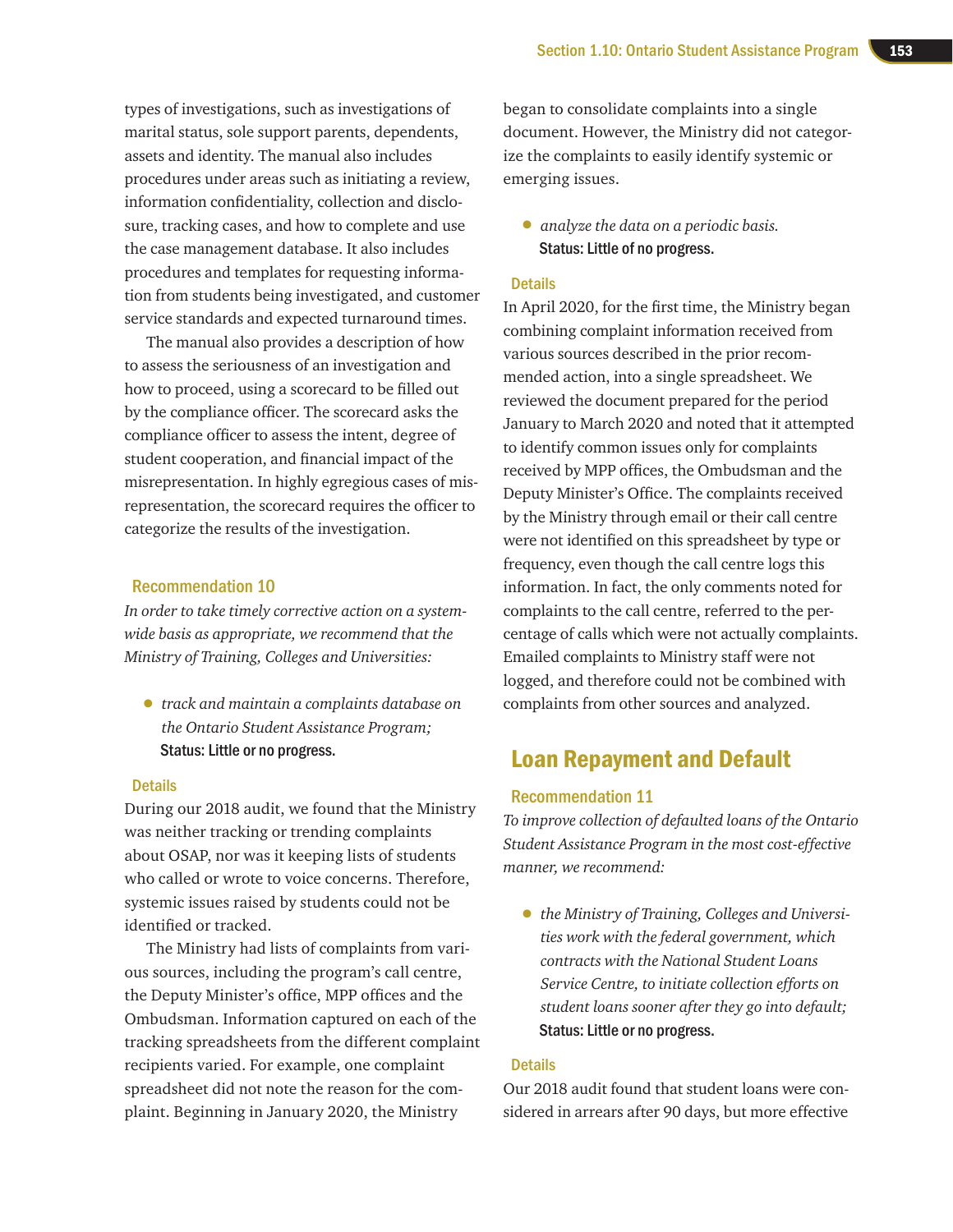collection efforts generally did not begin until loans were nine months in arrears. Soft collection efforts, such as sending out notices of arrears and making phone calls, were performed by the federal National Student Loans Services on loans that were overdue between 90 to 270 days. After 270 days, overdue loans were sent to the Ministry of Finance which would first engage private collection agencies for about a year, and then garnish income tax-refunds through the Canada Revenue Agency.

At the time of our follow-up, we found that the Ministry had not taken any significant steps to initiate collections on defaulted student loans sooner through the National Student Loans Service Centre. In March 2020, the Ministry met with representatives of the Canada Student Loan Program to discuss the collection process at the National Students Loans Service Centre, including moving up the timeline for collections. The Ministry informed us that changes would be dependent on the Loan Centre's ability to adjust their existing timelines and whether there is interest on the federal side for such an initiative. The Ministry further stated that changing the process for Ontario borrowers only would result in loss of efficiency and other benefits of the integration the Loan Centre has with the federal government and other participating provinces. Implementing a different process for Ontario borrowers would require extensive efforts at the loan centre at a significant cost to the province.

 The Canada Student Loan Program recently underwent an audit by the Office of the Auditor General of Canada, but the report had not been released at the time of our follow-up. The Ministry noted that the Canada Student Loan Program had confirmed its ongoing work with the loan centre on a transformation project that may impact the collection process. However, the federal program did not share details with the Ministry. The recommendations and changes based on the federal audit, as well as the planned transformation, would have an impact on the options available for earlier collection.

• *the Ontario Ministry of Finance renegotiate its contract with the Canada Revenue Agency to enable garnishing of income-tax refunds sooner than at present.*  Status: Fully implemented.

#### **Details**

In our 2018 audit, we reported that the use of private collection agencies and garnishing incometax refunds through the Canada Revenue Agency (CRA) were equally effective ways of recovering overdue student loans. However, the CRA was more cost effective but was used only after the costlier process failed. At the time of our audit, collection agencies charged a 16% commission on recovered amounts, whereas the CRA charged 1%. At that time, the Ministry of Finance transferred uncollected loans to private collection agencies first, and began garnishing income-tax refunds through the CRA approximately one year later if the agency was unable to extract any payments.

At the time of our audit, the Ministry of Finance informed us that its agreement with the CRA required it to first make every reasonable effort to collect the debt prior to garnishing income-tax refunds.

At the time of our follow-up, the Ministry of Finance informed us that it had engaged with the CRA and confirmed that renegotiation of the current agreement was not required to fulfil this recommendation. A new process came into effect May 1, 2019 whereby every month accounts that have not been paid for six months are referred to the CRA for income-tax garnishment. The exception are those accounts that are in bankruptcy proceedings or in the Repayment Assistance Plan. We reviewed the Ministry of Finance database for accounts that have entered the income tax garnishment program since May 2019, and noted that 12,918 accounts were entered. Our analysis showed that 62% of the accounts entered into the program had been in default for 190 days or less.

At the time of our follow-up, the student loan garnishment program had been paused as of March 30, 2020 due to the COVID-19 pandemic, and no enrollments were initiated after this date.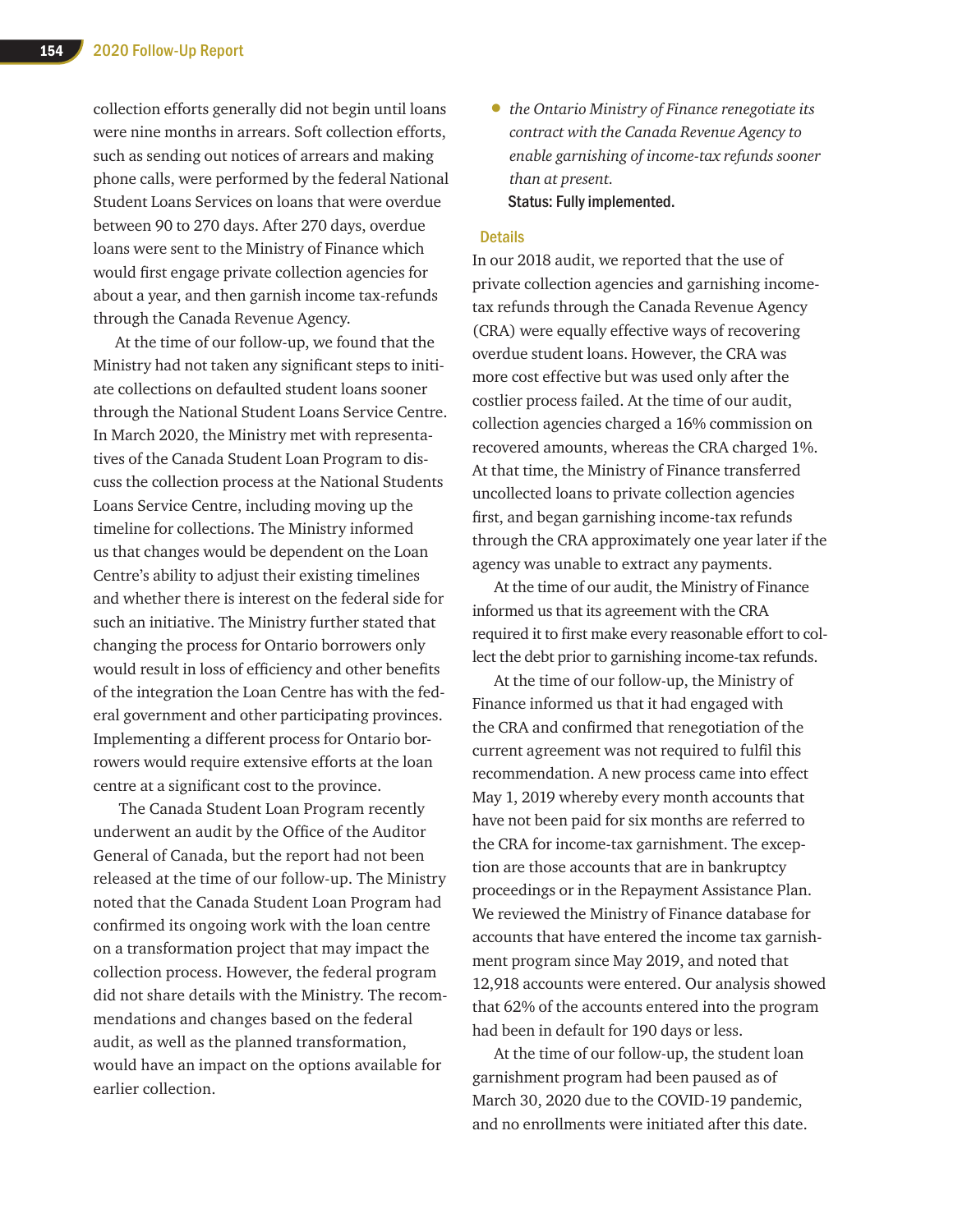#### Recommendation 12

*To reduce default rates on Ontario Student Assistance Program (OSAP) loans for students at private career colleges, and to recover a greater proportion of defaulted loans, we recommend that the Ministry of Training, Colleges and Universities:* 

- *revise the cost-sharing program to ensure institutions cover a greater proportion of any defaults;*
- *recover cost-sharing amounts from institutions sooner—within one year, for example, rather than six;*
- *follow up with those institutions that have high default rates in two or more consecutive academic years; and*
- *measure performance standards set for private institutions and take appropriate action regarding their eligibility for OSAP when the standards are not met.*

Status: Little or no progress for all actions.

#### **Details**

In our 2018 audit, we reported that under costsharing arrangements, post-secondary institutions were only required to cover or share the costs of 3% of the total amount of defaulted loans for 2011 and 2012. The Ministry absorbed the remaining 97% of the loss.

Further, during our 2018 audit, we noted that there was a significant delay between when loans went into default and post-secondary institutions had to pay to cover losses under the cost-sharing agreement. For example, institutions did not have to make payments for student loans that defaulted in 2013/14 until 2017.

Our 2018 audit also found that six post-secondary institutions had default rates greater than 20% for six consecutive years.

At the time of our 2018 audit, the Ministry was measuring only one of the two performance measures required for private institutions for their students to remain eligible for OSAP. The Ministry was measuring student loan default rates by private

institution, but not by graduation and employment rates for graduates of programs approved for OSAP.

During our follow-up, we found that for all four actions in **Recommendation 12**, the Ministry had not yet undertaken any activities. The Ministry stated that it would start an in-depth policy review and sector consultation in the summer of 2020.

# OSAP System Access Controls

#### Recommendation 13

*To improve safeguarding of personal information in the Ontario Student Assistance Program system, we recommend the Ministry of Training, Colleges and Universities ensure that action items from the last privacy impact assessment be addressed and documented, and that it promptly evaluate the benefits of doing such assessments yearly.*

Status: In the process of being implemented by fall 2020.

#### **Details**

In our 2018 audit, we noted that the Ministry performed a privacy-impact assessment in 2016/17 to identify the potential risks to privacy, and for loss or theft of personal student information collected and maintained in the OSAP system. Although findings and action items were outlined in the assessment, the Ministry was unable to provide any formal documented evidence to demonstrate that issues had been addressed. Industry standards suggest these assessments should be performed on a scheduled basis. However, the Ministry informed us that it would not perform a new privacy-impact assessment following the yearly system update for the 2018/19 OSAP application year.

At the time of our follow-up, the Ministry had addressed and documented all but one of the issues from its last privacy impact assessment, completed in February 2017, and reviewed as part of our 2018 audit. The issue that remained related to maintaining an approved records retention schedule. The Ministry expected to receive approval from the Archivist of Ontario by fall 2020. Although the Ministry did not complete a privacy impact assessment in 2018/19 or 2019/20, it implemented a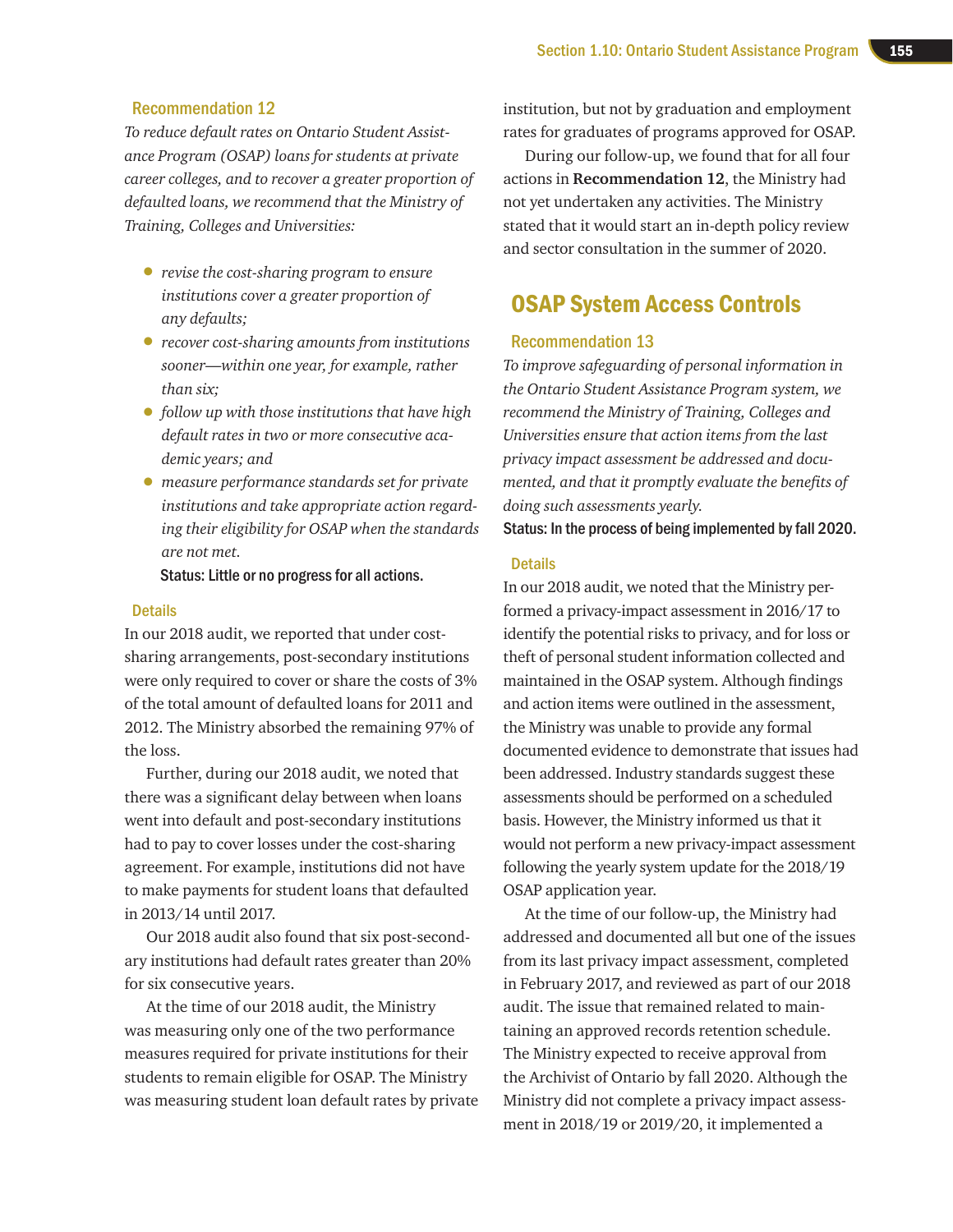new process for annual privacy impact assessments starting with the 2020/21 application year. These assessments will be based on changes made to the OSAP application from 2018/19 through 2020/21.

The Ministry expected to have all previous issues identified in its 2016/17 privacy-impact assessment, as well as the assessment for the years 2018/19 through 2020/21 completed by fall 2020, and that it would continue its assessment annually.

#### Recommendation 14

*To mitigate the risk of unauthorized users gaining access to the Ontario Student Assistance Program system and potentially processing unauthorized or fraudulent transactions, we recommend that the Ministry of Training, Colleges, and Universities (Ministry):*

• *perform user-access reviews for both Ministry and Financial Aid Office users to determine whether they have the correct level of access;* Status: Fully implemented.

#### **Details**

Our 2018 audit found that the Ministry did not have a formal process in place to review who is authorized to access the OSAP information system, or the level of authorization of each user.

At the time of our follow-up, we found that the Ministry had increased the frequency of access reviews to be conducted semi-annually, in the Spring and Fall each year. These reviews would include confirming access levels for both external users at Financial Aid Offices and internal users at the Ministry. Since the Ministry implemented these processes in October 2018, access reviews have been conducted in fall 2018, spring 2019, and fall 2019 for external users, and in spring 2019 (although this review did not confirm access level) and fall 2019 for internal Ministry staff.

The Ministry also built automatic requirements into its system for users to reset their passwords every 90 days, and an automatic suspension of user accounts after 45 consecutive days of inactivity.

These changes took effect and were communicated to users in March 2019.

• *revoke access immediately for terminated employees of both the Ministry and Financial Aid Offices;*  Status: Fully implemented.

#### **Details**

In our 2018 audit, we found that the Ministry lacked a formal process to revoke system access for employees of Financial Aid Offices at educational institutions. We noted in 40% of the terminated employee files we reviewed that the Ministry specified only that system access had to be removed, but had taken no steps to actually revoke access until we advised it of our findings.

At the time of our follow-up, the Ministry informed us that access is revoked when the Ministry is notified. Financial Aid Offices are required to notify the Ministry in writing when someone quits, is terminated, or should no longer have access for whatever reason. Failing this, the Ministry is notified through its semi-annual access review process. We reviewed the results of the three semi-annual access reviews completed since our 2018 audit and noted that several individuals had been flagged to be deleted from system access. We reviewed system reports for a sample of individuals showing that they had been deleted or had their access suspended from the system. Our sample included both individuals flagged during the semi-annual review process in fall 2019 and through correspondence with financial aid offices and internal Ministry departments. In all cases, the Ministry had suspended or revoked user access as appropriate on the same day notification was received, with the exception of one case in which user access was revoked the following day.

 To remind Financial Aid Offices of this process when there is a change in staff, the Ministry developed a checklist for external users to follow. The checklist and the form to be completed by Financial Aid Offices are available on the OSAP portal.